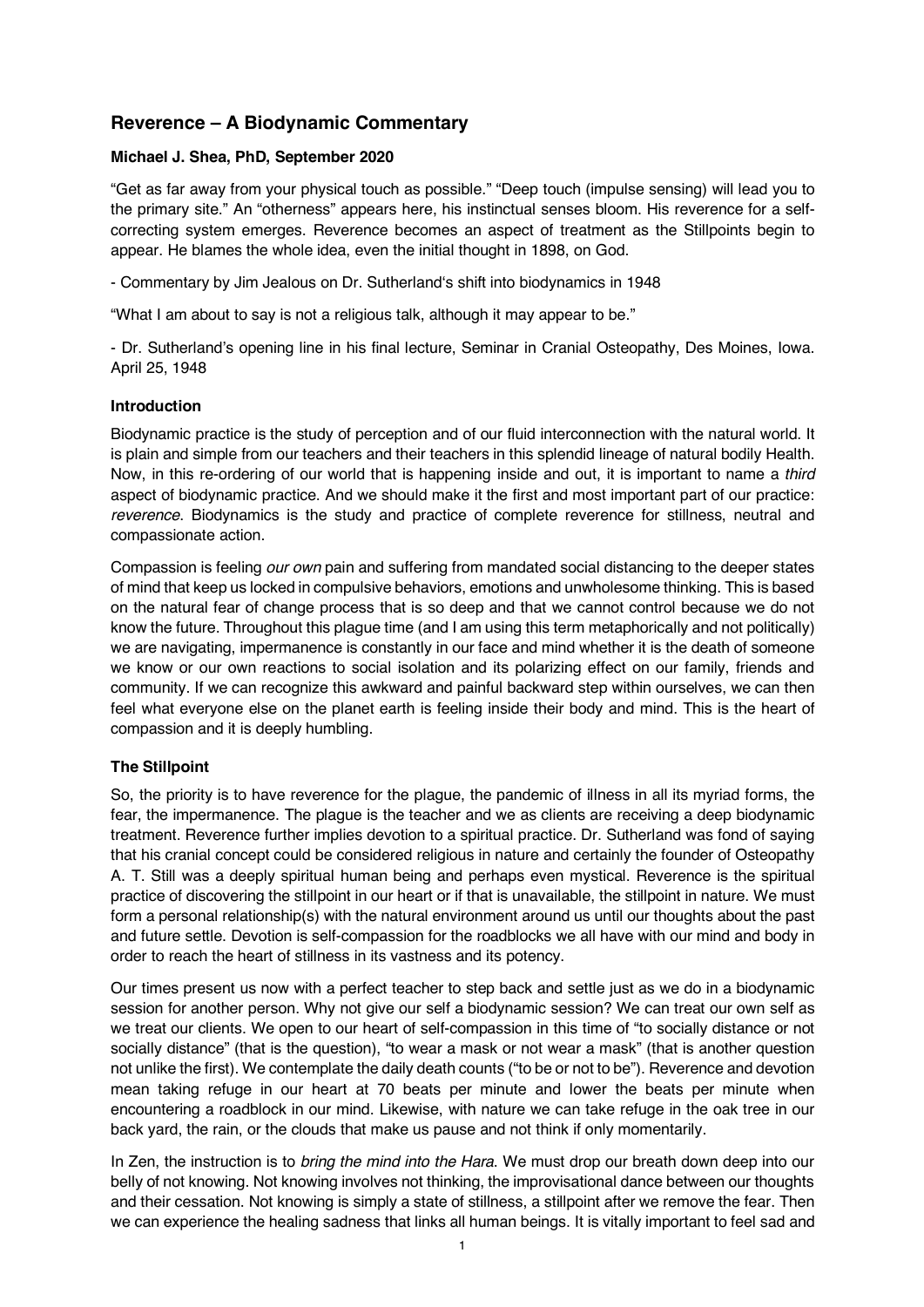feel the warmth and tenderness that this sadness brings to our cardiovascular system and body-mind in general. It softens the mind and creates humility from the not knowing rather than chaos of anger, polarization and tribalism. This sadness is free from depression and fear.

When the state of dynamic stillness is perceived, it is because there is a gap in between our thoughts. This gap is the space of not thinking. It is both a space from an elemental point of view in Eastern cosmology and a loss of cognition and knowing at an intellectual level. That is why the dynamic stillness is so important and so valuable in the healing process because we actually experience a suspension of ordinary thinking and knowing. It may last several seconds or several minutes depending on one's aptitude and comfort with such states. Imagine how joyful it could be without so much thinking about so many emotions.

## **The Neutral**

"The therapeutic process does not begin until the will of the patient yields to the will of Primary Respiration." Rollin Becker DO.

I would add this statement as a corollary to Dr. Becker's: The therapeutic process does not ignite until the therapist becomes non-attached to the dynamic stillness and Primary Respiration.

Through this quality of bearing witness without mentally fantasizing a fixed end point or even the next moment of the treatment, the dynamic stillness and Primary Respiration are liberated from our mental focus and helping intentions yet maintaining recognition of its therapeutic potency. This freedom ignites the self-existing and self-directing Health in the client which is synchronized with our non-attachment to outcome.

Yet, the therapist is totally and completely present and aware in the state of stillness and bearing witness. The combination of one's presence, mental discipline and synchronization with the present moment is the ground of the practice. When combined with the attitude of non-attachment, the heart ignites. Then the skillful engagement of participating in the wave of Health moving through the therapist and the client becomes unimpeded by structure and function.

The therapist naturally becomes aware of their self-neutral. It is perceived through non-attachment to Primary Respiration in one's self and other. The recognition of the state of dynamic stillness and its implications in the therapeutic process co-emerges with the perception of Primary Respiration and its therapeutic potency. The implication of the dynamic stillness is the potency that builds by maintaining awareness of the stillness inherent in the state of not-knowing. This is a recognition of something benevolent (what Sutherland called the Breath of Life) that moves through everything unobstructed including the therapeutic dyad. Thus, the neutral is a state of bearing witness to the self-directing potency of Primary Respiration in both the client and therapist.

Bearing witness is characterized by a choiceless awareness. Even if thoughts arise there is a distance between the perceiver and the thought that does not solidify the thoughts and ramp them up into a storyline but allows them to simply dissipate as they naturally do anyway. So, there is no need to choose between one thought or another, a good thought or a bad thought, a therapeutic thought or a selfish thought. Such awareness is panoramic in that there is a felt sense of all phenomena being interconnected and suspended evenly out to the horizon without one object being more important than another. In such a panoramic choiceless awareness the subject, the *perceiver*, is already merged or melted together with the *perceived* object. This type of a neutral, associated with bearing witness (*perceiving*) can be cultivated by simply waiting and relaxing rather than reacting and responding to thoughts, impulses and motions. Our thinking, seeing, perceiving hands and mind when in contact with the client are also bearing witness. Dr. Jealous exhorts us to "wait, watch and wonder."

Two years ago, I spoke at a biodynamic craniosacral therapy conference in Spain. I was asked what I thought was the most important part of biodynamic practice. I answered that the practitioner should periodically simply bow their head when they have their hands on the client. It is the gesture of reverence and humility. It is a gesture of recognizing our mutual sanity, wisdom and generosity intrinsic to each human being. In this gesture of bowing there is a recognition of that sameness with the client. What better way to make a client feel safe than to bow in reverence of their own Health and well-being that is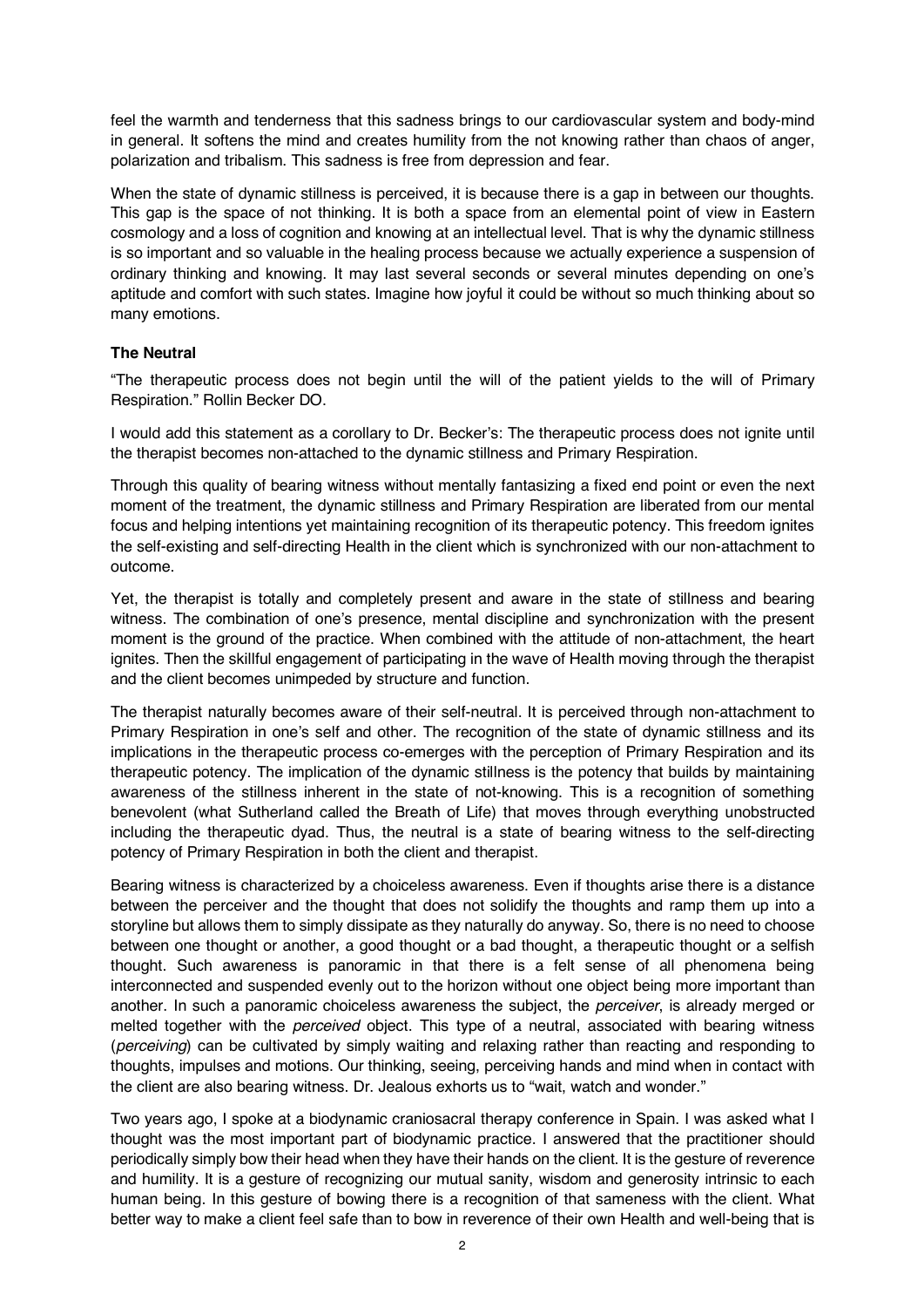inside of them already operating under the metaphors that we use of Primary Respiration and dynamic stillness. This *bow of reverence* is a prayer in which we offer our own helplessness and state of not knowing as a gift of generosity. Such a generous truth will set us free emotionally and perceptually. This is called *bearing witness*. It is the biodynamic neutral where the forces of disorder come to a balance point are free to be moved by the Health of Primary Respiration. It is a state of openness without attachment for any particular outcome.

When we bear witness to our own pain and suffering with reverence and devotion, a powerful neutral emerges from which the whole world can be held in the palms of our hands. The perceiver, the perceiving and the perceived become a single state of open awareness. It can greatly decrease the amount of wasted time, energy and technique to try to fix ourselves and others. It is an invitation to wholeness. It gives more potency to the spiritual aspects of Primary Respiration and dynamic stillness such as the felt sense of love and grace. There is complete freedom to transform what needs to be transformed in one's body and mind without a fixed diagnosis and prognosis but rather synchronizing with the ever present force of becoming something new rather than retrieving something old. This is the gesture of reverence and humility that radiates an aura of a compassionate neutral. The neutral is about non-attachment to the forces of Health and their unique self-direction that we as biodynamic practitioners are blessed to observe. Bearing witness is a profound act of self-compassion without which there can be no compassion for others. It is simply a neutral bow of the head held until the Health lifts us up.

Since many of us may not be currently treating clients, when we read the latest piece of bad plague news, we can simply bow our head in the space of not knowing (stillness) and bearing witness (neutral). This act deeply engages the potency of the Health intrinsic within Primary Respiration and dynamic stillness. We must understand the dynamic stillness is a metaphor for not knowing and bearing witness is a metaphor for a neutral. Dr. Sutherland said "Trust the Tide." Now we must cultivate reverence for the dynamic stillness in its deeper transformational state, the simplicity of not knowing while being totally present for ourselves and others with non-attachment as we bear witness.

### **Heart Ignition**

"The underlying intention is that the action that arises be a caring action, which serves everyone and everything, including yourself, in the whole situation." -Wendy Egyoku Nakao Roshi

Devotion to the stillpoint and the neutral ignites the heart of compassion. It gives us freedom from the compulsive thinking of trying to accomplish something more or better. They ignite the heart from which we can engage the therapeutic process in ourselves and others with self-compassion first. This is heart ignition. We have reverence for our struggles to accomplish less, to have less compulsive thinking, to have less conceptualizing and less polarizing emotions that are unwholesome. To revere this state while not rejecting its opposite, is to feel our heartbeat and feel our breath deep down into our belly.

Keep it simple by periodically bowing your head in reverence for the totality of life as it exists inside and outside our body. Gaze at the sky in wonder. Bear witness with your literal heart. That is the center. The movement we sense in the heart is the front of the heart, the stillness is the back of the heart. The mind in the Hara is the pillow upon which the heart rests normally. This is the right placement of our attention. Do not move until the Health of the client requests your attention. This is knowing the potency of heart ignition. It is the activity of compassionate action in which our hands and mind are moved by a force more powerful than us, the "other pair of hands."

What a gift we have been given by the masters whose shoulders we all stand upon! I have profound reverence for all my teachers, the Osteopaths, the healers, my mother and father, the shamans who initiated me and all those trying to help me including the cashier in the grocery store. Everyone I meet on the road is now my teacher. It cannot be otherwise in these holy times. Andrew Taylor Still, the founder of Osteopathy said: "I love my fellow man, because I see God in his face and in his form."

The Buddha said, "Be a light unto yourself." Sutherland called that light the Breath of Life. That light is in your heart and it will attract and draw forth your kindness in treating yourself with self-compassion and then extending that skillfully towards your clients. It is a simple radiance. Bow in reverence to turn on that light. Then radiate in all directions. Reverence is the switch of heart ignition. It releases the bright light of the Breath of Life, the very breath of compassionate action for self and others.